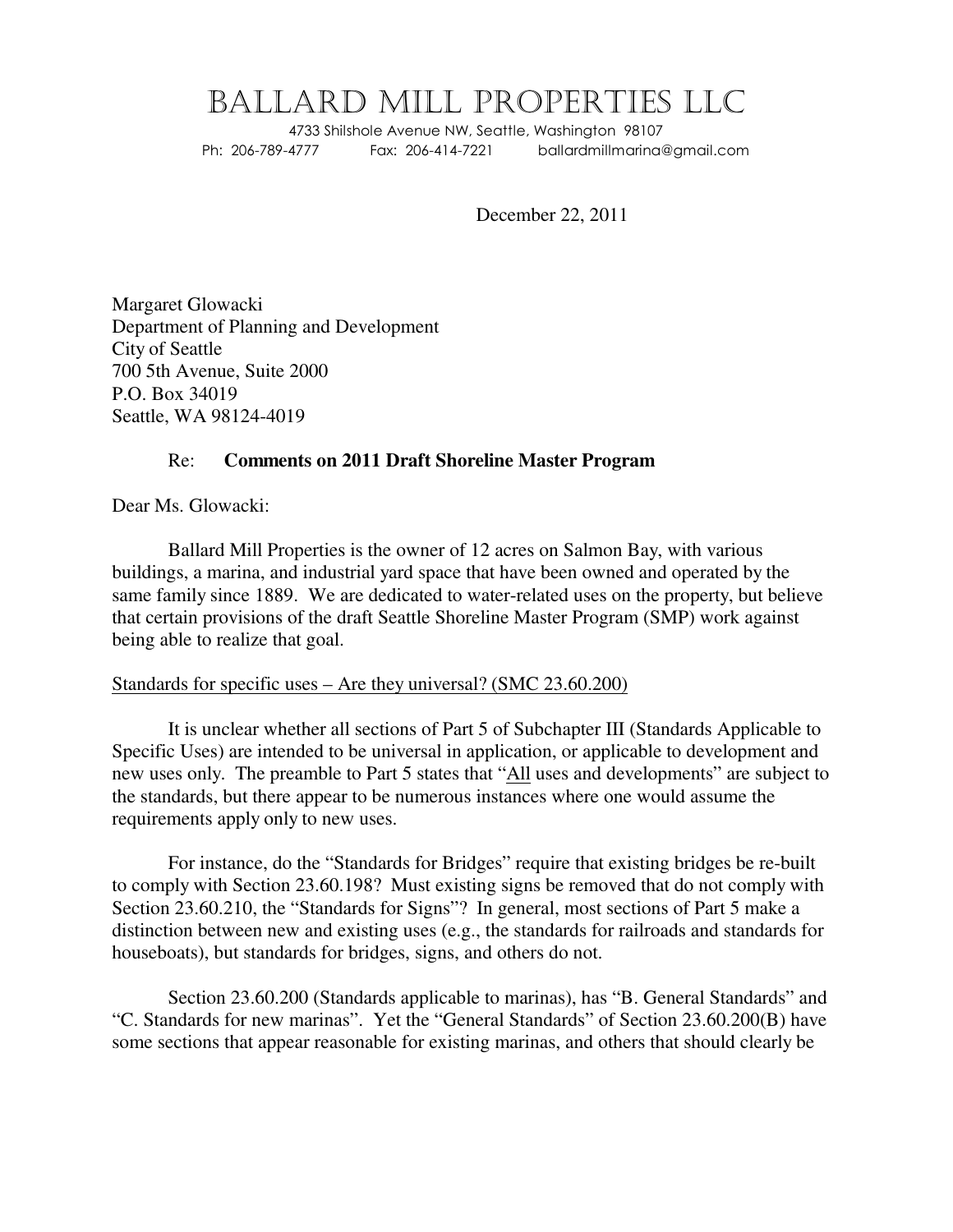Margaret Glowacki December 22, 2011 Page 2

in subsection C, the "Standards for new marinas". Let's examine the general standards of sections  $23.60.200(B)(1) - (9)$ :

- (1) Best management practices Reasonable for existing marinas.
- (2) Operation to preserve water quality Reasonable for existing marinas.
- (3) Limitations on slip-side vessel maintenance Reasonable for existing marinas.
- (4) Restrooms required Reasonable, but may be onerous for a very small existing moorage facility.
- (5) Sewage pump-out facility Reasonable, but may be onerous for a very small existing moorage facility.
- (6) Vegetative screening of boat storage buildings and open space **May be very onerous (requiring destruction of building) for existing marinas.**
- (7) Dredging, unflushed holding basins prohibited Very onerous for existing dredging.
- (8) Minimum distance from shore for boatlifts and moorage **Very onerous (requiring destruction of docks and piers) for existing marinas.**
- (9) Grating of piers and floats **Very onerous (requiring destruction of docks and piers) for existing marinas.**

The draft SMP is critically flawed until the sections of Part 5 of Subchapter III (Standards Applicable to Specific Uses) are modified to clarify the instances in which the requirements apply to all uses or only to new uses.

# Screening of buildings used for boat storage (SMC 23.60.200(B)(6))

Proposed SMC 23.60.200(B)(6) requires that buildings and open areas used for boat storage must be screened with natural vegetation or planted landscapes. We see no legislative purpose in requiring that enclosed buildings used for boat storage be screened with vegetation. Boats stored in enclosed buildings cannot be seen by the public.

In addition, the requirement to screen open areas used to store boats works against the goal of fostering water-dependent uses by making it less economical to engage is such use. Our property is a marine industrial (UI) environment – people expect to see boats.

If this section is not eliminated, at a minimum it should clarify that, "'Storage of boats' shall not include boats being repaired in a boat repair facility, or being offered for sale to the public." We want to be sure that boats stored in the boatyard on our property awaiting work do not violate the ordinance. Additionally, we need to insure that the boats in a dry